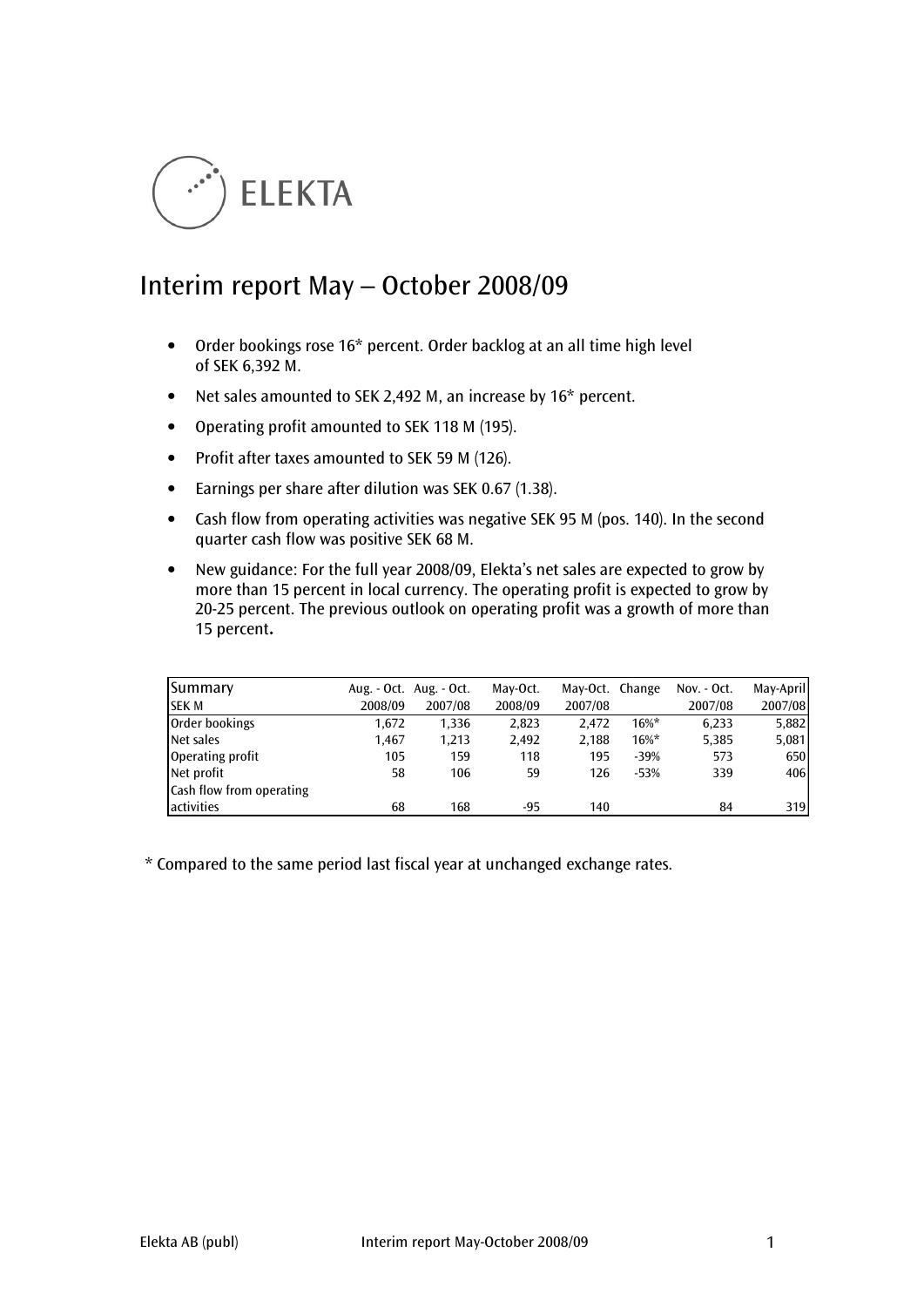## President Tomas Puusepp comments

Demand for Elekta's clinical solutions, products and services remains strong. Elekta continues to strengthen its market share and the product portfolio is more competitive than ever before. In the US the newly decided reimbursement rules for 2009 support further investments in advanced cancer care, especially in IMRT where Elekta has excellent solutions.

Order bookings on a rolling twelve-month basis increased by 18 percent. From the beginning of this fiscal year, the order backlog has increased by 26 percent, reflecting solid business growth as well as favorable currency movements.

The introduction of Elekta VMAT has been successful and this technology is quite rapidly becoming the new standard of care in radiation oncology. This is a growth area, particularly with our large installed base. We are also expanding geographically into new markets. A growth driver for emerging markets is our highly competitive linear accelerator platform Elekta Compact™.

The demand for Leksell Gamma Knife® Perfexion™ remains high and we see an increased interest from oncology centers, besides the traditional neurosurgeons. The order intake from Japan, where we received regulatory approval in May, is proceeding according to plan.

Elekta had a strong presence at this year's large scientific meetings, ESTRO, ASTRO and CNS, and for the first time we showed our entire product portfolio under one common brand. It was clear to all attendants that Elekta today is a technology leader and comprehensive provider of treatment solutions for cancer and brain disorders, and that our latest acquisition, CMS, is now integrated in our offering.

The currency movements during the past months will be positive for Elekta's financial performance. We have secured the present fiscal year with hedging on favorable currency rates and in accordance with our policy we have also hedged into next fiscal year.

The financial crisis has so far had a limited effect on investments in cancer care. Looking beyond the present fiscal year, we can however not exclude that a worldwide recession might also affect cancer care. However, substantial capacity shortage prevails in large parts of the world and treatment of life threatening diseases such as cancer is among the last health care investments to be cut down on.

The six months result was negatively affected by product mix, higher costs originated from geographical expansion and strengthened marketing activities and to some extent by postponed shipments. I am confident that we will deliver according to our new outlook for 2008/09 since approximately SEK 50 M of the cost increase was related to one-off cost in the first half of the year and a substantial part of the order backlog will be delivered during this fiscal year.

We expect 2008/09 operating profit to grow by 20-25 percent. The earlier outlook on operating profit was a growth of more than 15 percent. Our outlook on Elekta's net sales for 2008/09 remains.

Tomas Puusepp President and CEO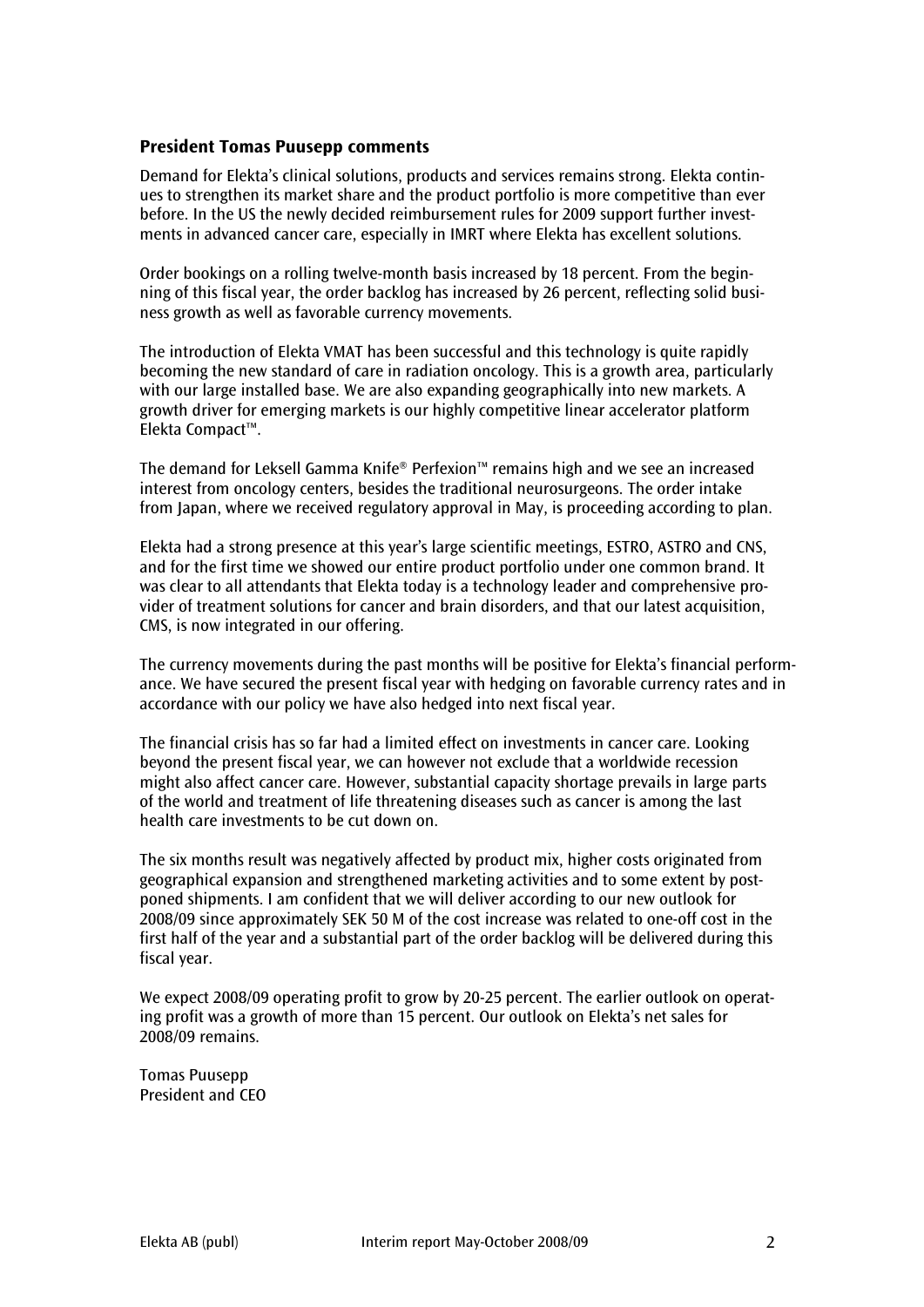# The Group

## Order bookings and order backlog

Order bookings for the first six months rose 14 percent to SEK 2,823 M (2,472). CMS, acquired in March 2008, contributed SEK 206 M. Order bookings increased by 16 percent, based on unchanged exchange rates.

Order bookings for the second quarter amounted to SEK 1,672 M (1,336).

On a rolling twelve-month basis, order bookings rose 18 percent to SEK 6,233 M.

Order backlog on October 31, 2008 was at an all time high level of SEK 6,392 M, compared to SEK 5,069 M in April 30. Order backlog is always converted at closing exchange rates and this resulted in a positive translation difference of SEK 991 M.

| <b>Order bookings</b>       | Ouarter 2 | Quarter 2 Change |     | May - Oct. | May - Oct. Change |     |           | Rolling Change | May-April |
|-----------------------------|-----------|------------------|-----|------------|-------------------|-----|-----------|----------------|-----------|
| <b>SEK M</b>                | 2008/09   | 2007/08          |     | 2008/09    | 2007/08           |     | 12 months |                | 2007/08   |
| North and South America     | 700       | 548              | 28% | 1.178      | 1.104             | 7%  | 2.768     | 18%            | 2.694     |
| Europe, Middle East, Africa | 535       | 467              | 15% | 936        | 849               | 10% | 2.287     | 12%            | 2,200     |
| Asia                        | 437       | 321              | 36% | 709        | 519               | 37% | 1.178     | 34%            | 988       |
| Group                       | 1.672     | 1.336            | 25% | 2.823      | 2.472             | 14% | 6.233     | 18%            | 5,882     |

## Net sales

Net sales for the first six months increased by 14 percent to SEK 2,492 M (2,188). CMS is included with SEK 173 M. Net sales rose 16 percent, based on unchanged exchange rates.

Net sales for the second quarter amounted to SEK 1,467 M (1,213).

On a rolling twelve-month basis, net sales rose 15 percent to SEK 5,385 M.

| Net sales                   | Ouarter 2 | <b>Quarter 2 Change</b> |     | May - Oct. | May - Oct. Changel |     |           | Rolling Change | May-April |
|-----------------------------|-----------|-------------------------|-----|------------|--------------------|-----|-----------|----------------|-----------|
| <b>SEK M</b>                | 2008/09   | 2007/08                 |     | 2008/09    | 2007/08            |     | 12 months |                | 2007/08   |
| North and South America     | 678       | 535                     | 27% | 1.098      | 943                | 16% | 2.253     | 12%            | 2,098     |
| Europe, Middle East, Africa | 549       | 474                     | 16% | 901        | 850                | 6%  | 2.071     | 9%             | 2,020     |
| Asia                        | 240       | 204                     | 18% | 493        | 395                | 25% | 1.061     | 36%            | 963       |
| Group                       | 1.467     | 1.213                   | 21% | 2.492      | 2.188              | 14% | 5.385     | 15%            | 5,081     |

## Earnings

Operating profit for the first six months amounted to SEK 118 M (195) and was compared with the same period previous year negatively impacted mainly by higher sales expenses and the product mix.

Gross margin amounted to 41 percent (42) and operating margin was 5 percent (9).

For comparable business units, operating cost excluding material increased by 12 percent in local currency compared to the first six months previous year. The cost increase originates from Elekta's geographical expansion and strengthened marketing activities, including presence at three scientific meetings that all fell into the second quarter. A substantial part of the increase was related to one-off cost, why expenses in local currency for the third and fourth quarter are expected to be lower than during the second quarter. Newly acquired CMS had an operating cost of SEK 156 M.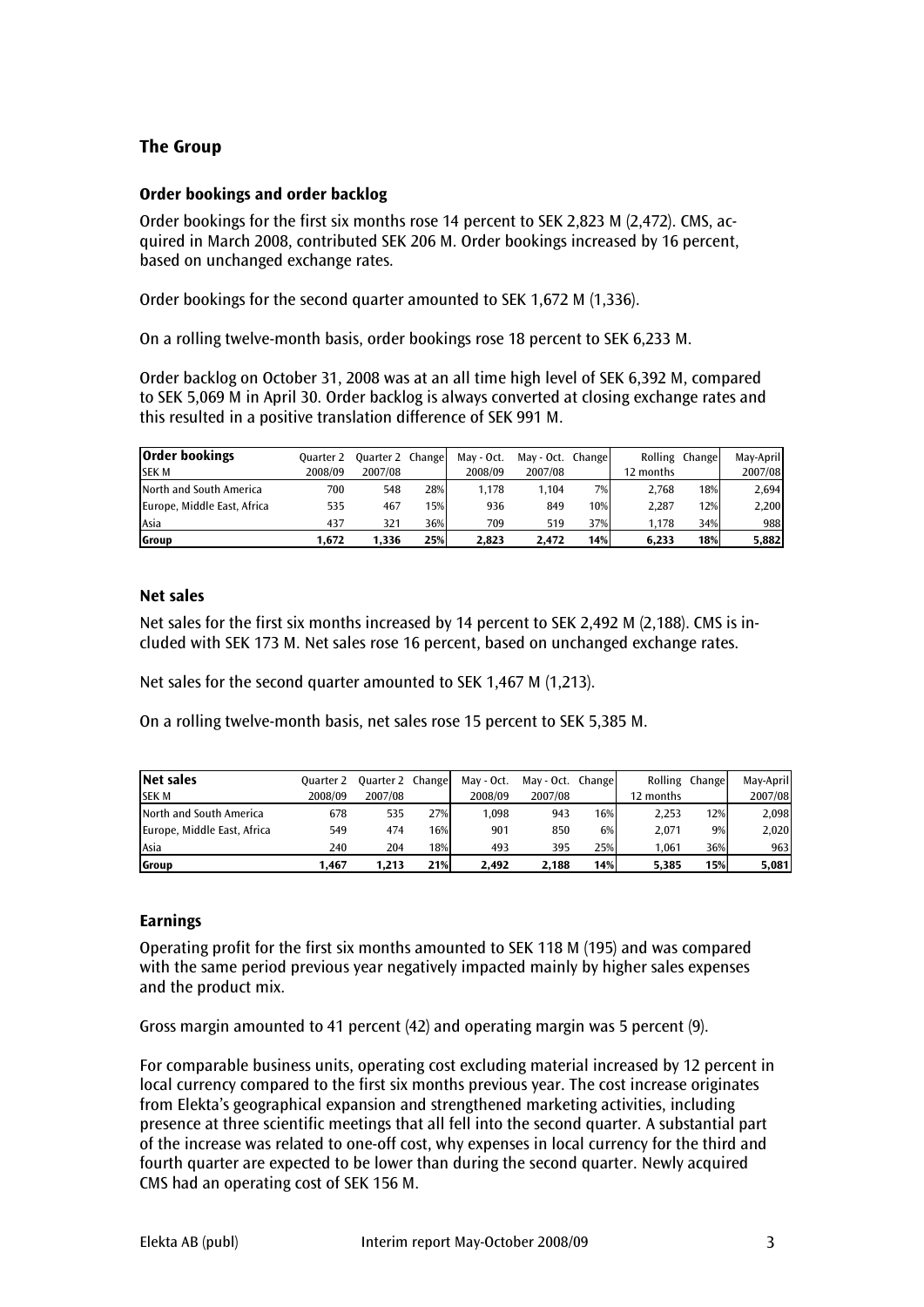Operating profit for the second quarter amounted to SEK 105 (159) and operating margin was 7 percent (13). On a rolling twelve-month basis, operating margin was 11 percent.

Investments in research and development rose 14 percent to SEK 228 M (199) equal to 9 percent (9) of net sales. Capitalization of development costs and amortization of capitalized development costs affected earnings positively by SEK 15 M (7). Capitalization amounted to SEK 28 M (18) and amortization to SEK 13 M (11).

Compared with the previous year the total effect of exchange rate fluctuations affected the operating profit positively by approximately SEK 40 M.

- Exchange rate movements affected operating profit before recorded exchange differences positively by SEK 30 M.
- Recorded exchange gains in operations amounted to SEK 25 M.
- The preceding year recorded exchange gains in operations was SEK 15 M.

Exchange rate losses from forward contracts in operating profit was SEK 54 M (gains 18). Unrealized exchange rate losses from cash flow hedges amounted to SEK 120 M and are reported in shareholders' equity taking into account the tax impact.

Elekta's currency hedging policy is based on anticipated sales in foreign currency up to 24 months. More than half of the currency exposure for the fiscal year 2009/10 is hedged at favorable levels.

Calculated IFRS 2 costs for Elekta's outstanding option program amounted to SEK 13 M (9).

Net financial items amounted to an expense of SEK 31 M (expense 9). Net interest expenses increased to SEK 43 M (expense 18) due to a higher net debt position and interest rate increases. Financial exchange gains amounted to SEK 11 M (6) primarily affected by a realized portion of net investment hedge.

Profit after financial items amounted to SEK 87 M (186). Tax expense amounted to SEK 28 M or 32 percent. Profit after taxes amounted to SEK 59 M (126).

Earnings per share amounted to SEK 0.67 (1.38) before dilution and SEK 0.67 (1.38) after dilution.

## Market development

## Region North and South America

The North American market continues to show sustainable growth, primarily driven by the rising cancer incidence and the rapid acceptance of new and refined treatment methods. Software systems that support the entire treatment process are normally an integrated part of the delivery of treatment systems in this region, which results in larger average order values.

South America is expected to become an important growth market for Elekta. In May 2008, Elekta opened up its regional office with own local resources for sales, marketing and service in this region to strengthen and support its network of distributors.

Order bookings for Region North and South America rose based on unchanged exchange rates 13 percent compared to the same period last year.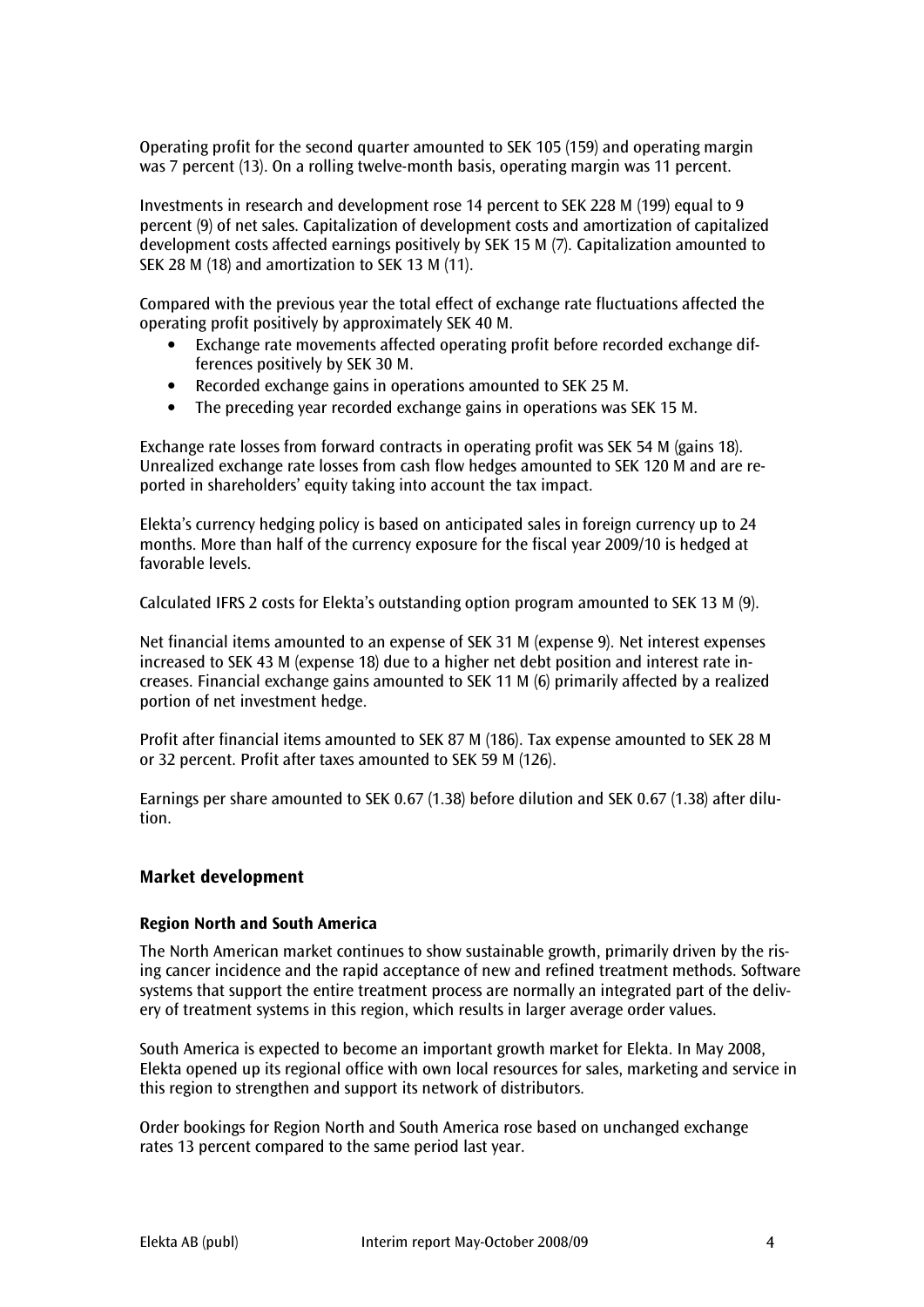On a rolling twelve-month basis, order bookings for the region increased by 18 percent to SEK 2,768 M.

Net sales for North and South America increased by 16 percent, positively impacted by CMS. On a rolling twelve-month basis, net sales for North and South America increased by 12 percent to SEK 2,253 M.

Elekta had a strong presence at ASTRO 2008 (American Society for Therapeutic Radiology and Oncology) where new product offerings from the Elekta Group were presented. Topping the list of innovations was Elekta Infinity™, the new advanced linear accelerator that increases speed and precision in delivering Elekta VMAT (Volumetric Modulated Arc Therapy). In addition to the presence at ASTRO, a full product preview was provided to Elekta's customers at the User's Meeting that drew more than 1,200 attendees.

At CNS 2008 (Congress of Neurological Surgeons), Elekta presented Elekta Axesse™, an integrated imaged guided system for stereotactic radiosurgery and radiation therapy (SRS/SRT) and announced the EXTEND frameless fixation system for Leksell Gamma Knife® surgery. With its support for fractionated treatments, the EXTEND program provides the ability to treat large or critically located targets in the head and neck with Gamma Knife surgery. The result is a crossover solution for neuro-oncology that combines Elekta's recognized excellence in stereotaxy with its proven expertise in radiation medicine.

## Europe including Middle East and Africa

The market development in Europe is to a large extent driven by national and regional initiatives to remedy the lack of radiation treatment capacity. Elekta's ability to provide comprehensive and integrated solutions, based on industry standards and open connectivity, makes the company an attractive partner in tenders involving long-term commitments. There is substantial demand in Europe for information systems for cancer care, particularly for the purpose of improving productivity and multi-site connectivity.

Order bookings for Region Europe including Middle East and Africa increased based on unchanged exchange rates by 9 percent compared to the same period last year.

On a rolling twelve-month basis, order bookings increased by 12 percent to SEK 2,287 M.

Net sales for Europe including Middle East and Africa increased by 6 percent, positively impacted by CMS. On a rolling twelve month basis, net sales for Europe including Middle East and Africa increased by 9 percent to SEK 2,071 M.

At ESTRO 2008 (European Society for Therapeutic Radiology and Oncology), customers met a very visible Elekta, for the first time under one common brand, with a comprehensive offering of cancer and brain disorder treatment solutions. Among the solutions Elekta showcased were Four-dimensional IGRT (4D Image Guided Radiation Therapy) on the Elekta Synergy® platform, Monaco VMAT planning, the next-generation inverse treatment planning system developed by CMS, and Leksell Gamma Knife® Perfexion™ with a focus on the new extended capabilities of fractionated treatments.

In Scandinavia, Odense University Hospital in Denmark became the first cancer centre to order Elekta VMAT and Haukeland University Hospital in Norway the first hospital to purchase the latest technology for non-invasive treatment of brain disorders – Leksell Gamma Knife® Perfexion™.

Elekta received a combined order for Elekta Synergy®, Elekta Synergy platform and MOSAIO<sup>®</sup> to the Bank of Cyprus Oncology Center that is serving the entire Cypriot population. This was Elekta's first order to Cyprus.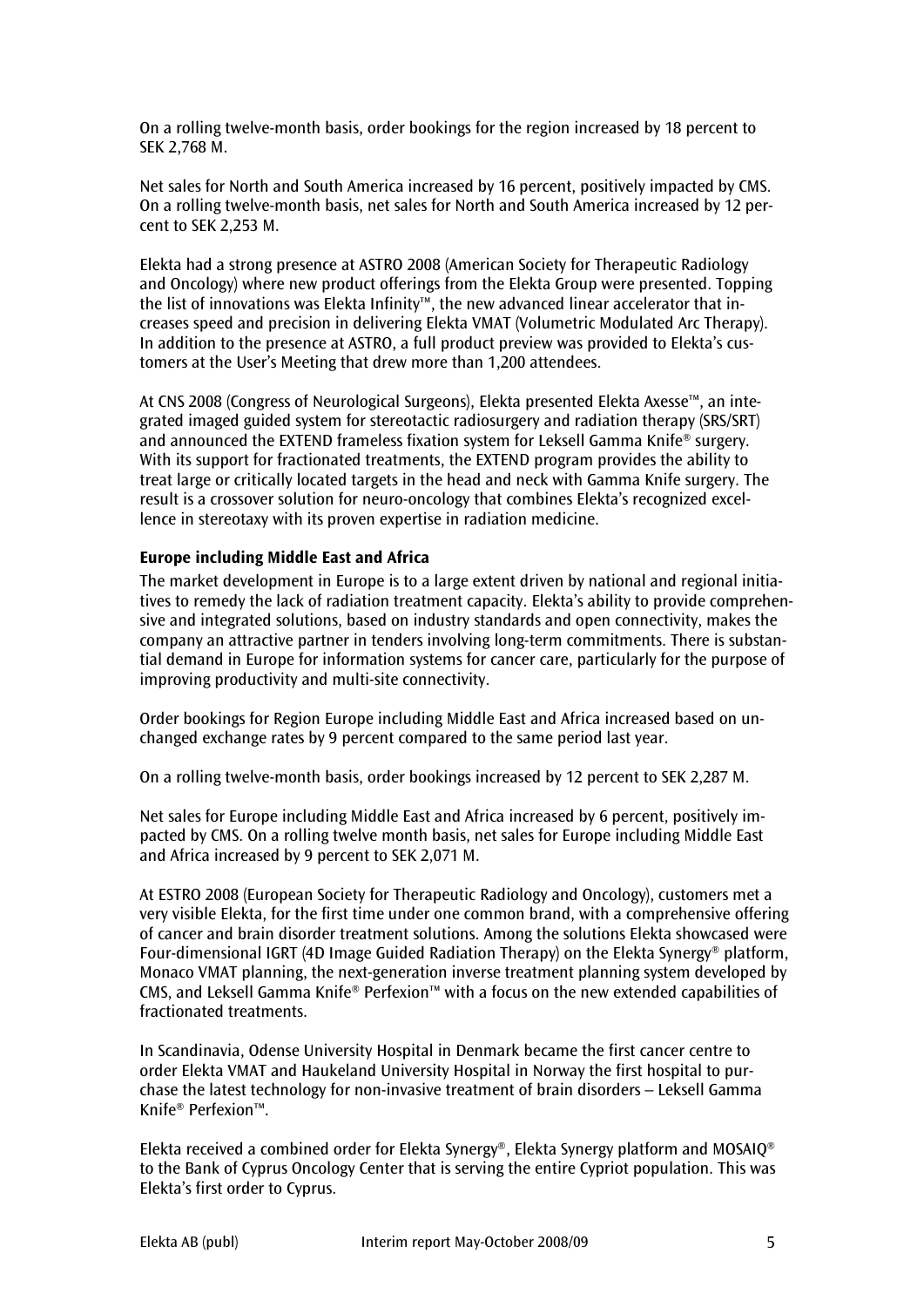## Asia

There is a solid rationale for a continued long-term market growth in Asia. The number of linear accelerators per capita is low by international comparison. Elekta is well positioned to meet strong demand in the region and to support health care providers in these countries in their quest to develop cancer care. Elekta is the market leader in China in the segment for advanced radiation therapy solutions and the launch of Elekta Compact™ is expected to further strengthen Elekta's position. In Japan, Elekta has a large installed base of Leksell Gamma Knife® and software solutions from CMS.

Order bookings for Region Asia increased based on unchanged exchange rates by 35 percent.

On a rolling twelve month basis, order bookings rose 34 percent to SEK 1,178 M.

Net sales for Asia rose 25 percent, positively affected by CMS. On a rolling twelve-month basis, net sales for Asia increased by 36 percent to SEK 1,061 M.

## Market outlook

The total market for Elekta's clinical solutions, IT systems and services is expected to grow by 5-10 percent annually. However, the high value of individual orders and the particularities of the healthcare industry market often lead to significant quarterly variations in business volume, product mix and geographical mix.

Market development is driven by the shortage of radiation treatment capacity that prevails in most countries and by the increase in number of cancer cases, as a result of an aging population and better diagnostics. New advanced, more precise and accurate methods are expected to increase the role of radiation therapy in the future. The rapid development of new technology is resulting in higher average order values. An increasing number of customers are requesting more comprehensive and long-term relationships with suppliers.

In virtually all countries, health care systems are under strong pressure to improve efficiency and at the same time slow down cost expansion. Therefore, software systems for higher efficiency, in patient throughput as well as information management and administration, are becoming more critical for operations.

## Revised outlook for the fiscal year 2008/09

For 2008/09, Elekta's net sales are expected to grow by more than 15 percent in local currency. Elekta's operating profit for 2008/09 is expected to grow by 20-25 percent. Earlier communicated outlook for operating profit was a growth of more than 15 percent.

## Other information

## Investments and depreciation

Investment in intangible and tangible fixed assets amounted to SEK 58 M (48). Amortization of intangible and depreciation of tangible fixed assets amounted to SEK 96 M (88).

## Liquidity and financial position

Due to lower operating flow and the build-up of inventory for deliveries in the second half of the fiscal year the cash flow from operating activities was negative SEK 95 M (pos. 140). Cash flow for the second quarter was positive SEK 68 M. Cash flow after investments was negative SEK 180 M (pos. 22). Acquisitions were included with SEK 52 (95) M. Part of previous years recorded liabilities for additional purchase price for Medical Intelligence and 3D Line were paid during the first six months.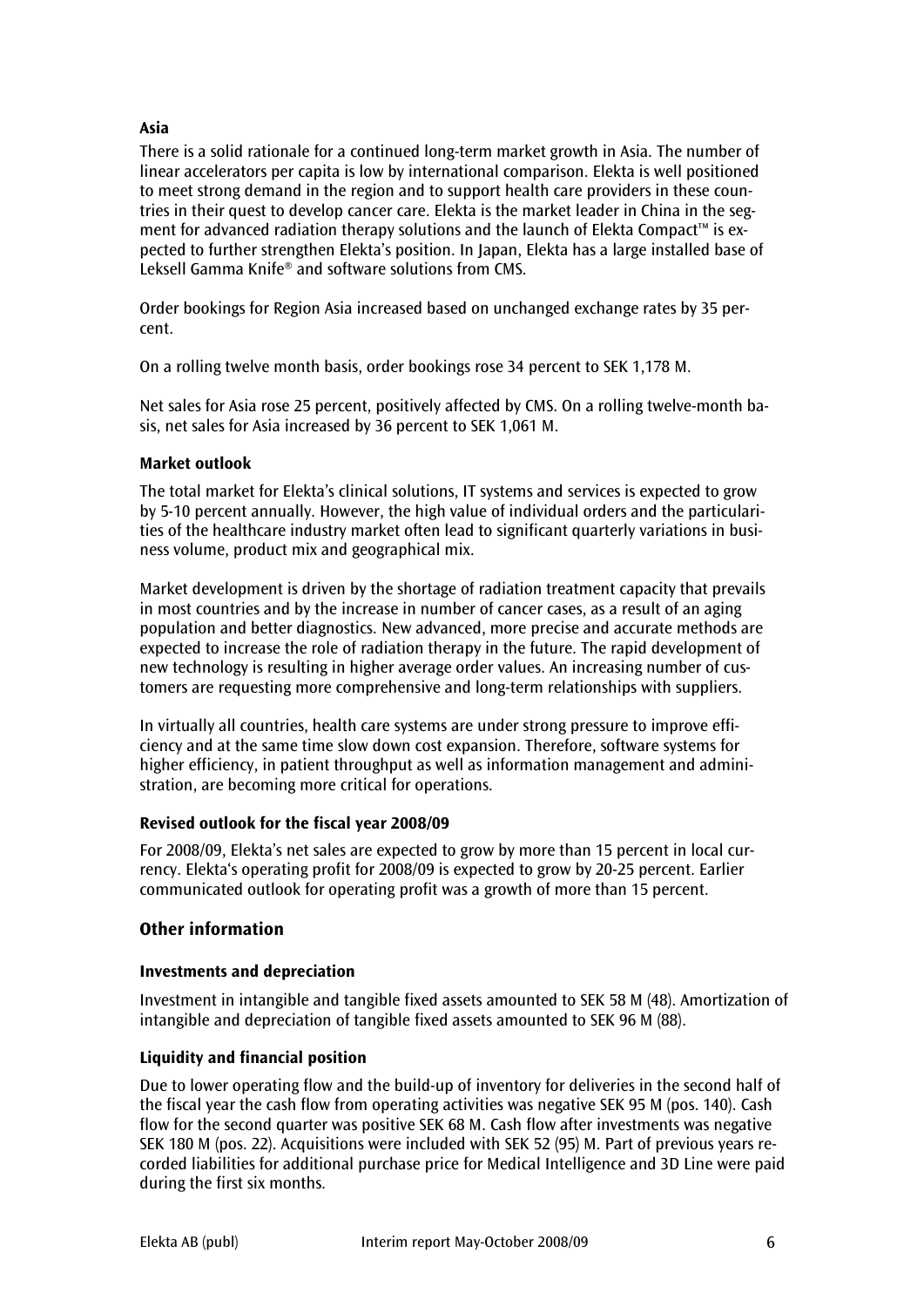Liquid funds decreased to SEK 265 M on October 31, 2008 compared to SEK 402 M on April 30, 2008 mainly due to the dividend payment in October. Of total bank balances SEK 1 M were pledged, primarily for commercial guarantees.

Elekta has secured its long term financing to 2013-2014 and has undrawn committed credit facilities of approximately SEK 950 M.

Interest-bearing liabilities totaled SEK 1,807 M on October 31, compared with SEK 1,449 M on April 30, 2008. Net debt amounted to SEK 1,542 M on October 31, compared with SEK 1,047 M on April 30, 2008.

Net debt/equity ratio was 0.78 and equity/assets ratio was 28 percent.

#### Exercise of warrants and repurchased shares

During May-October 2008/09, 554,202 new Series B shares were subscribed through exercise of warrants distributed within the framework of the established option programs.

Elekta's current holding of own shares amounts to 951,300 B shares, which Elekta's Annual General Meeting has decided to be cancelled and the cancellation procedure has started.

Total number of shares on November 30, 2008 was 93,075,863 divided between 3,562,500 A shares and 89,513,363 B shares.

#### Employees

The average number of employees was 2,387 (2,054), of which new entities accounted for 300 (-). The average number of employees in the parent company was 21 (21).

The number of employees on October 31, 2008 totaled 2,435 compared with 2,406 on April 30, 2008.

## Annual General Meeting

At Elekta's Annual General Meeting on September 18, 2008, the Board's proposal to increase the dividend to 1.75 (1.00) SEK per share was approved. Authorization to the Board was given for repurchases of Elekta's own shares for up to 10 percent of the total number of shares in the company. The Annual General Meeting decided to re-elect Board members Akbar Seddigh, Carl G. Palmstierna, Tommy H Karlsson, Laurent Leksell, Hans Barella and Birgitta Stymne Göransson and to elect Luciano Cattani and Vera Kallmeyer as new Board members. The Annual General Meeting also adopted the proposal on the issue of employee stock options, and in conjunction with this, the issue of new shares.

#### Risks and uncertainties

Elekta's ability to deliver treatment equipment is, to a large extent, dependent on customers being able to accept delivery in the agreed timeframe, which results in a risk of delayed deliveries and corresponding delayed revenue recognition. In its operations, Elekta is subject to a number of financial risks, primarily related to exchange rate fluctuations.

Description of risks and uncertainties in Elekta's business can be found in the annual report 2007/08 on page 39 and in note 2. Nothing essential has happened to change the risks described therein.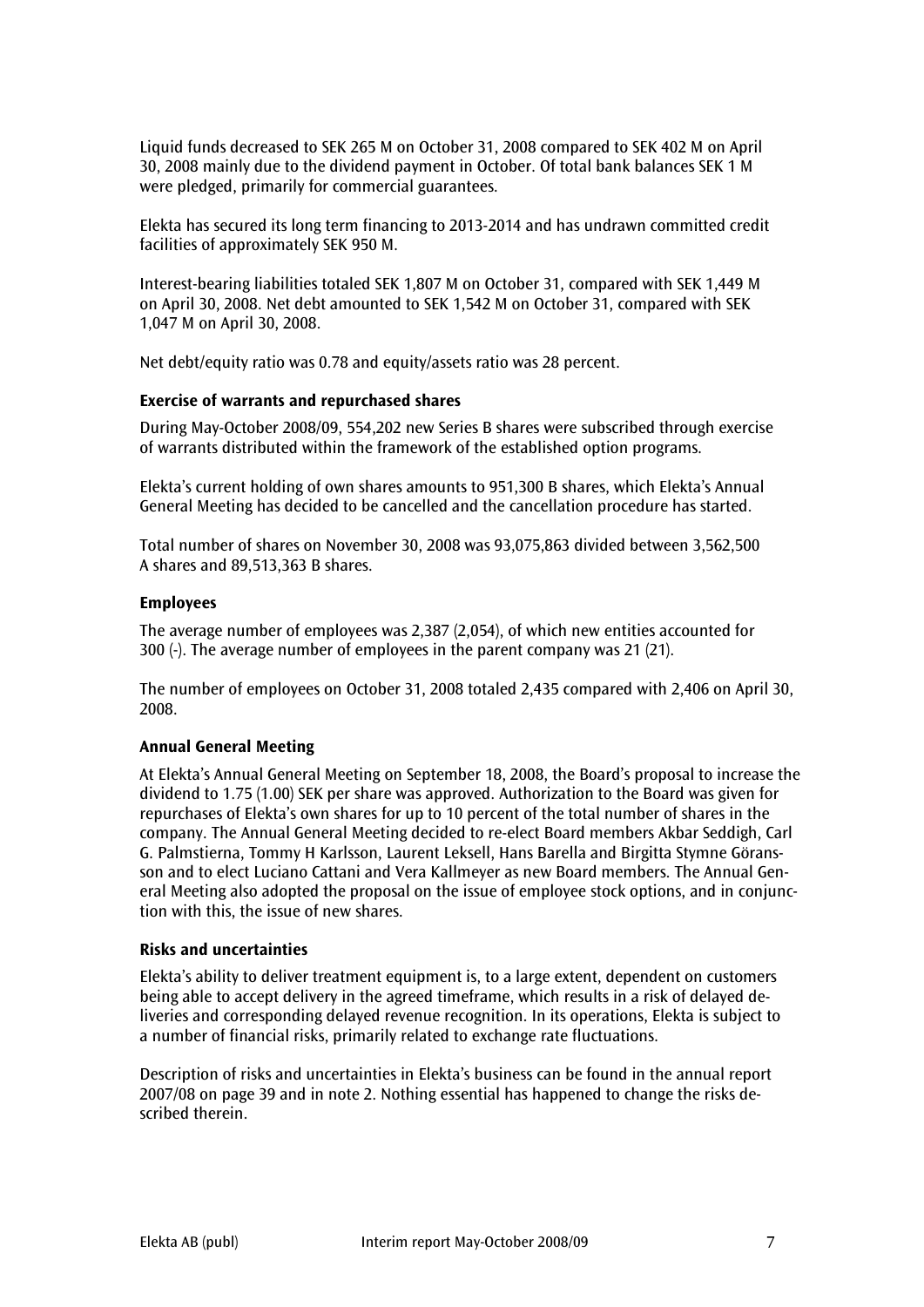Stockholm, December 4, 2008

The Board of Directors and the CEO certify that the half-yearly financial report gives a fair review of the performance of the business, position and profit or loss of the Company and the Group, and describes the principal risks and uncertainties that the Company and the companies in the Group face.

| Akbar Seddigh<br>Chairman of the Board | Hans Barella        | Luciano Cattani                           |  |  |
|----------------------------------------|---------------------|-------------------------------------------|--|--|
| Birgitta Stymne Göransson              | Vera Kallmeyer      | Tommy H Karlsson                          |  |  |
| Laurent Leksell                        | Carl G. Palmstierna | <b>Tomas Puusepp</b><br>President and CEO |  |  |

## Auditors' review report for the interim report

#### Introduction

We have reviewed the interim report for Elekta AB (publ) for the period May 1, 2008 to October 31, 2008. The Board of Directors and the President and CEO are responsible for the preparation and presentation of this interim report in accordance with IAS 34 and the Annual Accounts Act. Our responsibility is to express a conclusion on this interim report based on our review.

## Scope of the review

We conducted our review in accordance with the Standard on Review Engagements SÖG 2410, "Review of Interim Financial Information Performed by the Independent Auditor of the Entity". A review consists of making inquiries, primarily of persons responsible for financial and accounting matters, and applying analytical and other review procedures. A review has a different focus and is substantially less in scope than an audit conducted in accordance with the Standards on Auditing in Sweden (RS) and other generally accepted auditing practices in Sweden. The procedures performed in a review do not enable us to obtain a level of assurance that would make us aware of all significant matters that might be identified in an audit. Therefore, the conclusion expressed based on a review does not give the same level of assurance as a conclusion expressed based on an audit.

## Conclusion

Based on our review, nothing has come to our attention that causes us to believe that the interim report is not, in all material respects, prepared for the Group in accordance with IAS 34 and the Annual Accounts Act, and for the Parent Company, in accordance with the Annual Accounts Act.

Stockholm, December 4, 2008

#### Deloitte AB

Jan Berntsson Authorized Public Accountant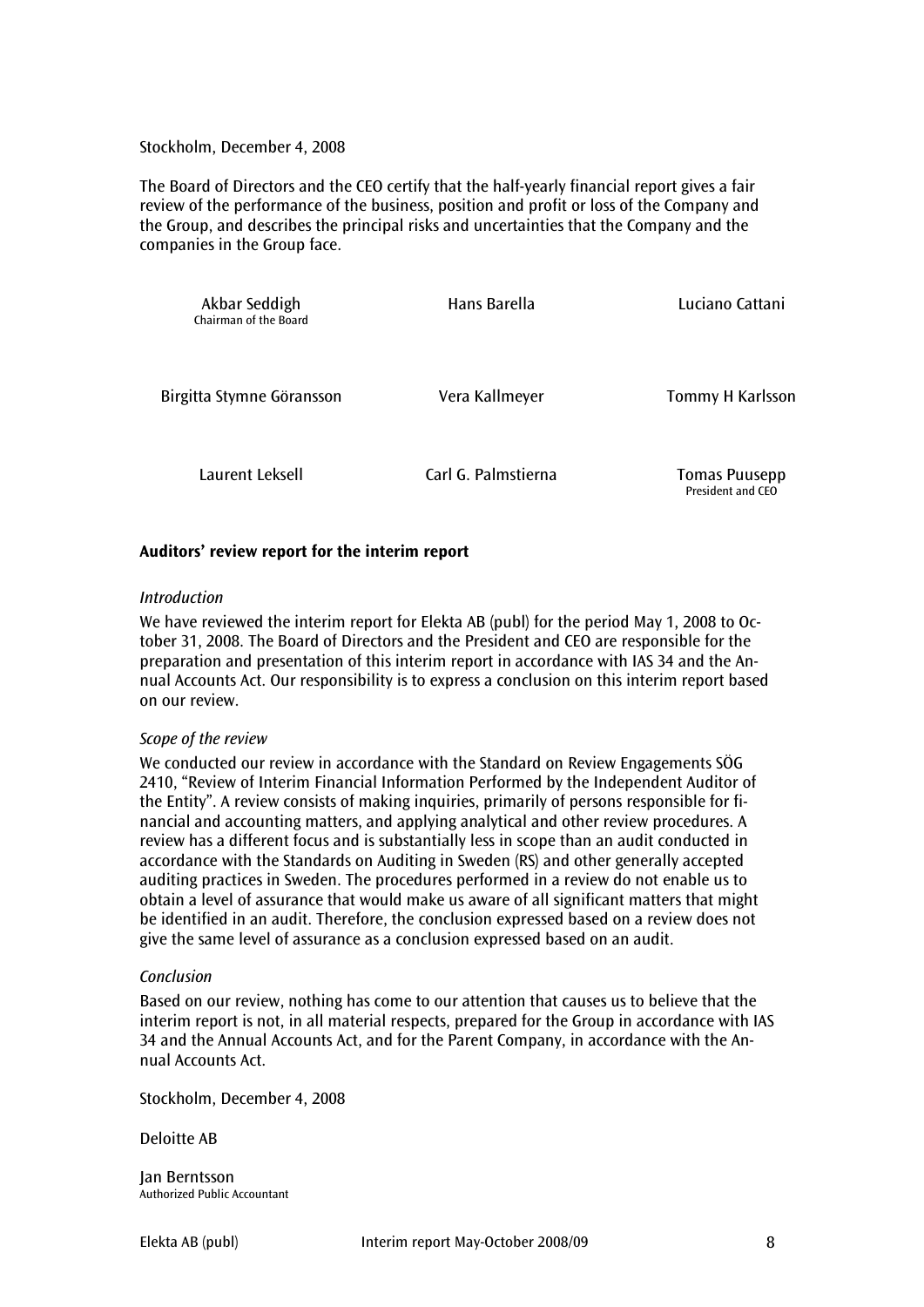## Financial information

Nine month Interim report May-January 2008/09 March 5, 2009<br>Fiscal year-end report 2008/09 June 9, 2009 Fiscal year-end report 2008/09

## For further information, please contact:

Tomas Puusepp, President and CEO, Elekta AB (publ) Tel: +46 8 587 25 520, e-mail: tomas.puusepp@elekta.com

Håkan Bergström, CFO, Elekta AB (publ) Tel: +46 8 587 25 547, e-mail: hakan.bergstrom@elekta.com

Lena Schattauer, Investor Relations, Elekta AB (publ) Tel: +46 8 587 25 722, e-mail: lena.schattauer@elekta.com

ELEKTA AB (publ) Corporate organization number 556170-4015 Kungstensgatan 18 – Box 7593 – SE 103 93 Stockholm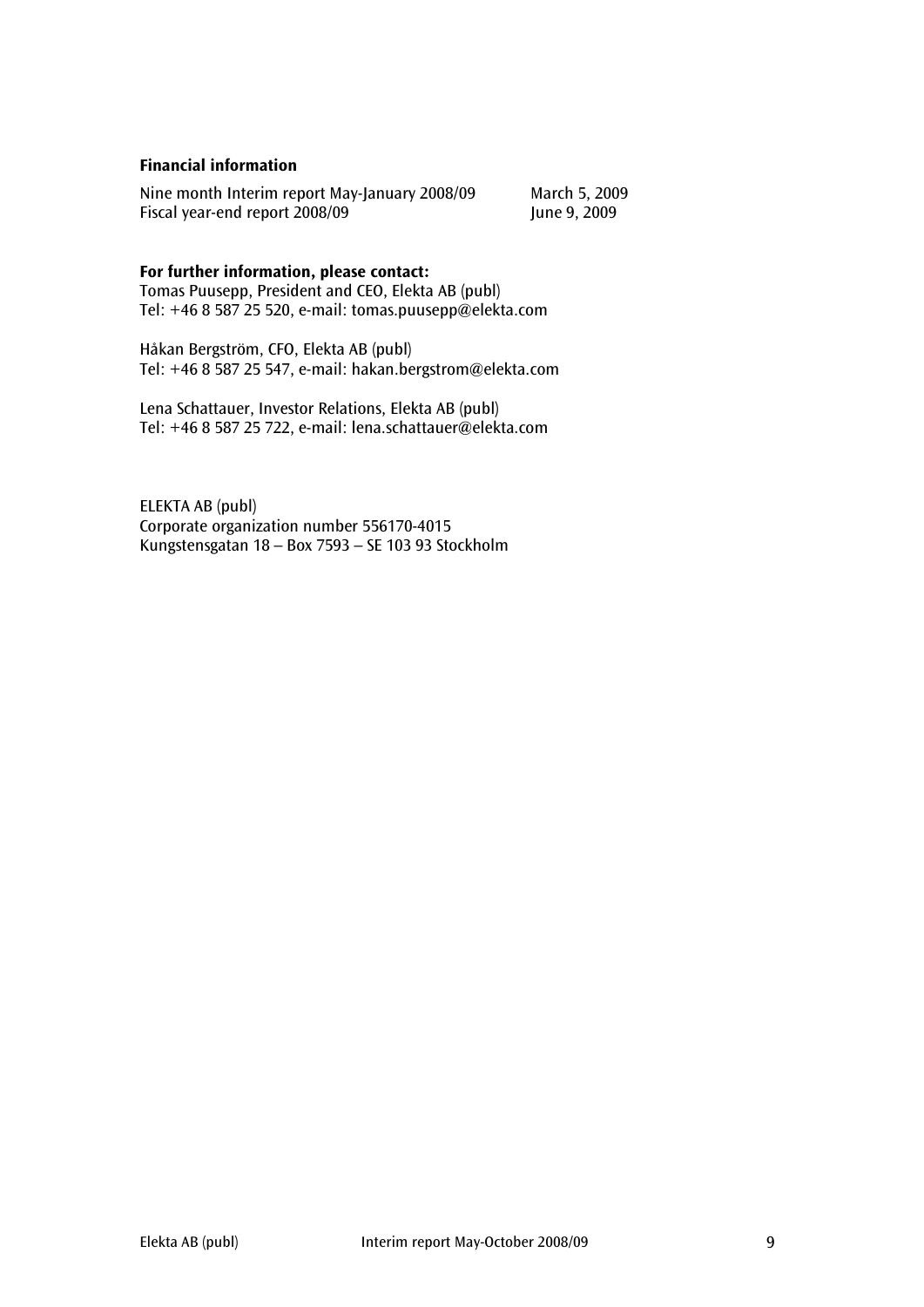#### CONSOLIDATED INCOME STATEMENT

|                                                                                                                                                                  | 3 months<br>Aug. - Oct.           | 3 months<br>Aug. - Oct.        | 6 months<br>May - Oct.           | 6 months<br>May - Oct.           | 12 months<br>Nov. - Oct.         | 12 months<br>May - Apr.          |
|------------------------------------------------------------------------------------------------------------------------------------------------------------------|-----------------------------------|--------------------------------|----------------------------------|----------------------------------|----------------------------------|----------------------------------|
| <b>SEK M</b>                                                                                                                                                     | 2008/09                           | 2007/08                        | 2008/09                          | 2007/08                          | 2007/08                          | 2007/08                          |
| Net sales<br>Cost of products sold                                                                                                                               | 1,467<br>$-871$                   | 1,213<br>$-693$                | 2,492<br>$-1,458$                | 2,188<br>$-1,260$                | 5,385<br>$-3,097$                | 5,081<br>$-2,899$                |
| Gross income                                                                                                                                                     | 596                               | 520                            | 1,034                            | 928                              | 2,288                            | 2,182                            |
| Selling expenses<br>Administrative expenses<br>R&D expenses<br>Exchange differences in operations                                                                | $-243$<br>$-148$<br>$-114$<br>14  | $-163$<br>$-113$<br>$-94$<br>9 | $-440$<br>$-288$<br>$-213$<br>25 | $-322$<br>$-235$<br>$-191$<br>15 | $-797$<br>$-551$<br>$-405$<br>38 | $-679$<br>$-498$<br>$-383$<br>28 |
| <b>Operating profit</b>                                                                                                                                          | 105                               | 159                            | 118                              | 195                              | 573                              | 650                              |
| Result from participations<br>in associated companies<br>Interest income<br>Interest expenses<br>Financial exchange differences                                  | 3<br>5<br>$-30$<br>$\overline{2}$ | 3<br>9<br>$-20$<br>6           | 1<br>10<br>$-53$<br>11           | 3<br>20<br>$-38$<br>6            | 8<br>22<br>$-91$<br>13           | 10<br>32<br>$-76$<br>8           |
| <b>Income after financial items</b><br><b>Taxes</b>                                                                                                              | 85<br>$-27$                       | 157<br>$-51$                   | 87<br>$-28$                      | 186<br>$-60$                     | 525<br>$-186$                    | 624<br>$-218$                    |
| Net income                                                                                                                                                       | 58                                | 106                            | 59                               | 126                              | 339                              | 406                              |
| Attributable to<br><b>Parent Company shareholders</b><br><b>Minority shareholders</b><br>Earnings per share before dilution<br>Earnings per share after dilution | 59<br>$-1$<br>0.65<br>0.65        | 107<br>$-1$<br>1.16<br>1.16    | 61<br>$-2$<br>0.67<br>0.67       | 128<br>$-2$<br>1.38<br>1.38      | 344<br>$-5$<br>3.75<br>3.73      | 411<br>$-5$<br>4.46<br>4.44      |
| <b>CASH FLOW</b>                                                                                                                                                 |                                   |                                |                                  |                                  |                                  |                                  |
| Operating cash flow<br>Change in working capital                                                                                                                 | 46<br>22                          | 146<br>22                      | 28<br>$-123$                     | 193<br>$-53$                     | 470<br>$-386$                    | 635<br>-316                      |
| Cash flow from operating activities                                                                                                                              | 68                                | 168                            | $-95$                            | 140                              | 84                               | 319                              |
| <b>Investments and disposals</b>                                                                                                                                 | $-27$                             | $-1$                           | $-85$                            | $-118$                           | -566                             | -599                             |
| <b>Cash flow after investments</b>                                                                                                                               | 41                                | 167                            | $-180$                           | 22                               | $-482$                           | $-280$                           |
| <b>External financing</b>                                                                                                                                        | $-19$                             | $-26$                          | -4                               | $-156$                           | 351                              | 199                              |
| Change in liquid funds                                                                                                                                           | 68                                | 132                            | $-137$                           | $-140$                           | $-79$                            | $-82$                            |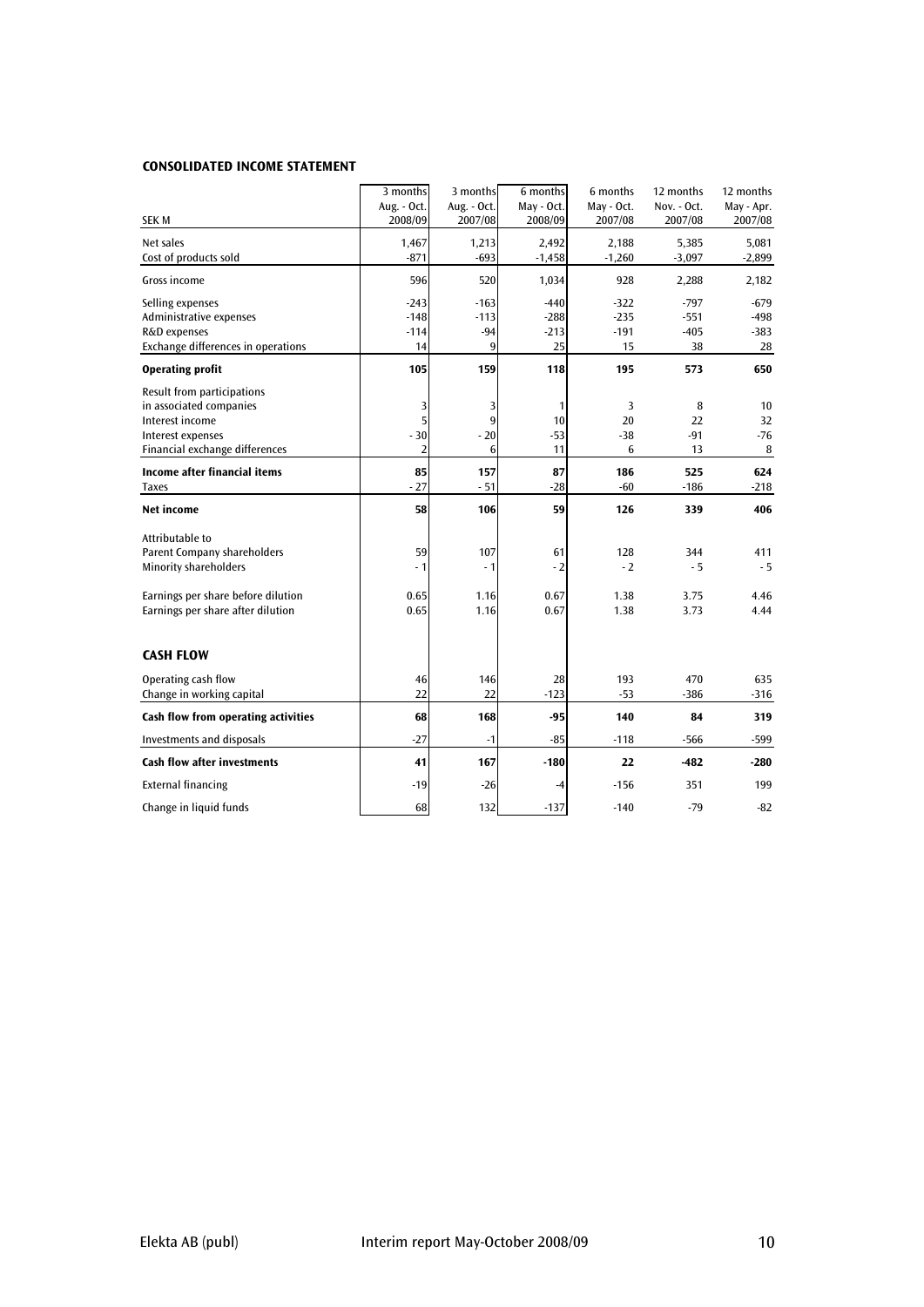#### CONSOLIDATED BALANCE SHEET

| SEK M                                      | Oct. 31.<br>2008 | Oct. 31,<br>2007 | April 30,<br>2008 |
|--------------------------------------------|------------------|------------------|-------------------|
| Intangible assets                          | 3,139            | 2,234            | 2,659             |
| Tangible fixed assets                      | 257              | 234              | 226               |
| Shares and long-term receivables           | 49               | 35               | 37                |
| Deferred tax assets                        | 17               | 14               | 14                |
| Inventories                                | 675              | 492              | 529               |
| <b>Receivables</b>                         | 2,703            | 1,946            | 2,455             |
| Liquid funds                               | 265              | 344              | 402               |
| <b>Total assets</b>                        | 7,105            | 5,299            | 6,322             |
| Shareholders' equity                       | 1,980            | 1,764            | 1,813             |
| Interest-bearing liabilities               | 1,807            | 1,009            | 1,449             |
| Interest-free liabilities                  | 3,318            | 2,526            | 3,060             |
| Total shareholders' equity and liabilities | 7,105            | 5,299            | 6,322             |
| Assets pledged                             | 1                | 9                | 2                 |
| <b>Contingent liabilities</b>              | 77               | 89               | 64                |

#### CHANGES IN SHAREHOLDERS' EQUITY

|                                        | Oct. 31, | Oct. 31, | April 30, |
|----------------------------------------|----------|----------|-----------|
| SEK M                                  | 2008     | 2007     | 2008      |
| Opening balance                        | 1,813    | 1,863    | 1,863     |
| IFRS 2 cost and deferred tax           |          | 9        | 17        |
| IAS 39 unrealized cash flow hedges     | $-90$    | 18       | -8        |
| <b>Translation differences</b>         | 319      | $-74$    | $-203$    |
| Net income                             | 59       | 126      | 406       |
| Option premiums and warrants exercised | 34       | 6        | 22        |
| Repurchase of shares                   |          | $-100$   | $-200$    |
| Dividend                               | $-161$   | $-92$    | $-92$     |
| Minority's capital contribution        |          | 8        | 8         |
| Closing balance                        | 1,980    | 1.764    | 1.813     |

## Accounting principles

This interim report is prepared according to IAS 34 and recommendation RFR 1.1 of the Swedish Financial Reporting Board, and with regard to the Parent company, also according to RFR 1.2. The accounting principles applied correspond to those presented in the 2007/08 Annual Report.

| <b>Exchange rates</b> |          |          | Average rate    |        | <b>Closing rate</b> |                 |     |  |
|-----------------------|----------|----------|-----------------|--------|---------------------|-----------------|-----|--|
|                       |          | May-Oct. | May-Oct. Change |        | Oct. 31,            | Apr. 30, Change |     |  |
| Country               | Currency | 2008/09  | 2007/08         |        | 2008                | 2008            |     |  |
| Euro                  | 1 EURI   | 9.492    | 9.252           | 3%     | 9.874               | 9.367           | 5%  |  |
| <b>Great Britain</b>  | 1 GBP    | 11.976   | 13.564          | $-12%$ | 12.583              | 11.815          | 7%  |  |
| Japan                 | 100 JPY  | 6.065    | 5.683           | 7%     | 8.030               | 5.780           | 39% |  |
| <b>United States</b>  | 1 USD    | 6.390    | 6.744           | $-5%$  | 7.785               | 6.008           | 30% |  |

Order intake and net sales are accounted at average exchange rate for the reporting period, while order backlog and balance sheet items are accounted at closing exchange rates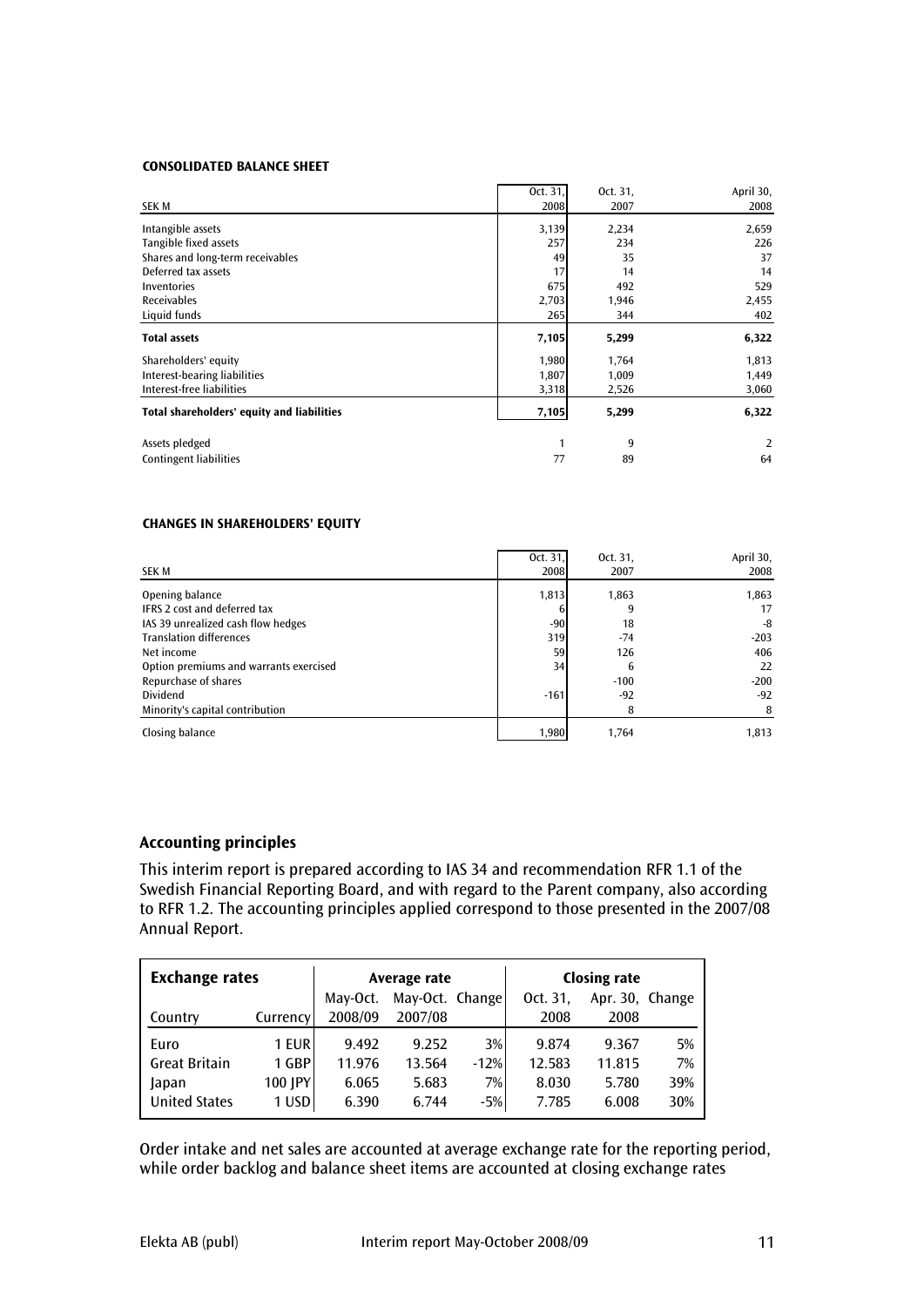| <b>KEY FIGURES</b>               | 12 months<br>12 months |            | 12 months  | 12 months  | 6 months   | 6 months   |
|----------------------------------|------------------------|------------|------------|------------|------------|------------|
|                                  | May - Apr.             | May - Apr. | May - Apr. | May - Apr. | May - Oct. | May - Oct. |
|                                  | 2004/05*               | 2005/06    | 2006/07    | 2007/08    | 2007/08    | 2008/09    |
|                                  |                        |            |            |            |            |            |
| Order bookings, SEK M            | 3,558                  | 4,705      | 5,102      | 5,882      | 2,472      | 2,823      |
| Net sales, SEK M                 | 3,152                  | 4,421      | 4,525      | 5,081      | 2,188      | 2,492      |
| Operating result, SEK M          | 364                    | 453        | 509        | 650        | 195        | <b>118</b> |
| Operating margin                 | 12%                    | 10%        | 11%        | 13%        | 9%         | 5%         |
| Profit margin                    | 12%                    | 10%        | 11%        | 12%        | 9%         | 3%         |
| Shareholders' equity, SEK M      | 1.694                  | 1,868      | 1,863      | 1,813      | 1,764      | 1,980      |
| Capital employed, SEK M          | 2,527                  | 2,959      | 2,850      | 3,262      | 2,773      | 3,787      |
| Equity/assets ratio              | 38%                    | 35%        | 35%        | 29%        | 33%        | 28%        |
| Net debt/equity ratio            | 0.05                   | 0.06       | 0.27       | 0,58       | 0,38       | 0,78       |
| Return on shareholders' equity** | 16%                    | 17%        | 19%        | 23%        | 20%        | 19%        |
| Return on capital employed**     | 21%                    | 18%        | 20%        | 24%        | 22%        | 20%        |

\* Restated according to IFRS.

\*\* Based on rolling 12 months.

| <b>DATA PER SHARE</b>          | 12 months  | 12 months  | 12 months  | 12 months  | 6 months   | 6 months   |
|--------------------------------|------------|------------|------------|------------|------------|------------|
|                                | May - Apr. | May - Apr. | May - Apr. | May - Apr. | May - Oct. | May - Oct. |
|                                | 2004/05*   | 2005/06    | 2006/07    | 2007/08    | 2007/08    | 2008/09    |
|                                |            |            |            |            |            |            |
| Earnings per share             |            |            |            |            |            |            |
| before dilution, SEK           | 2.69       | 3.23       | 3.72       | 4.46       | 1.38       | 0.67       |
| after dilution, SEK            | 2.69       | 3.21       | 3.70       | 4.44       | 1.38       | 0.67       |
| Cash flow per share            |            |            |            |            |            |            |
| before dilution, SEK           | $-11.09$   | 1.68       | $-1.14$    | $-3.04$    | 0.24       | $-2.40$    |
| after dilution, SEK            | $-11.06$   | 1.67       | $-1.14$    | $-3.03$    | 0.24       | $-2.40$    |
| Shareholders' equity per share |            |            |            |            |            |            |
| before dilution, SEK           | 18.02      | 19.80      | 19.96      | 19.70      | 18.99      | 21.40      |
| after dilution, SEK            | 18.84      | 20.45      | 20.46      | 20.03      | 19.45      | 21.40      |
| Average number of shares       |            |            |            |            |            |            |
| before dilution, 000s          | 93,991     | 94,136     | 93,698     | 92,199     | 92,523     | 91,934     |
| after dilution, 000s           | 94,182     | 94,785     | 94,249     | 92,479     | 92,930     | 91,934     |
| Number of shares at closing    |            |            |            |            |            |            |
| before dilution, 000s          | 94,028     | 94,332     | 93,036     | 91,570     | 92,262     | 92,125     |
| after dilution, 000s           | 95,703     | 95,703     | 94,072     | 92,245     | 93,196     | 92,125     |

\* Restated according to IFRS.

Dilution in 2004/05-2007/08 refers to warrants program 2004/2008.

All historical data restated for split 3:1 October 2005.

| Data per quarter     | 01      | 02      | 03      | 04      | 01      | 02      | 03      | 04      | 01      | 02      |
|----------------------|---------|---------|---------|---------|---------|---------|---------|---------|---------|---------|
| <b>SEK M</b>         | 2006/07 | 2006/07 | 2006/07 | 2006/07 | 2007/08 | 2007/08 | 2007/08 | 2007/08 | 2008/09 | 2008/09 |
| Order bookings       | 987     | 1.315   | 1.237   | 1.563   | 1.136   | 1.336   | 1.229   | 2.181   | 1.151   | 1,672   |
| Net sales            | 996     | 1.018   | 1.068   | 1.443   | 975     | 1.213   | 1.097   | 1.796   | 1.025   | 1,467   |
| Operating profit     | 85      | 74      | 87      | 263     | 36      | 159     | 72      | 383     | 13      | 105     |
| Cash flow from       |         |         |         |         |         |         |         |         |         |         |
| operating activities | $-112$  | -39     | 53      | 248     | -28     | 168     | -51     | 230     | $-163$  | 68      |